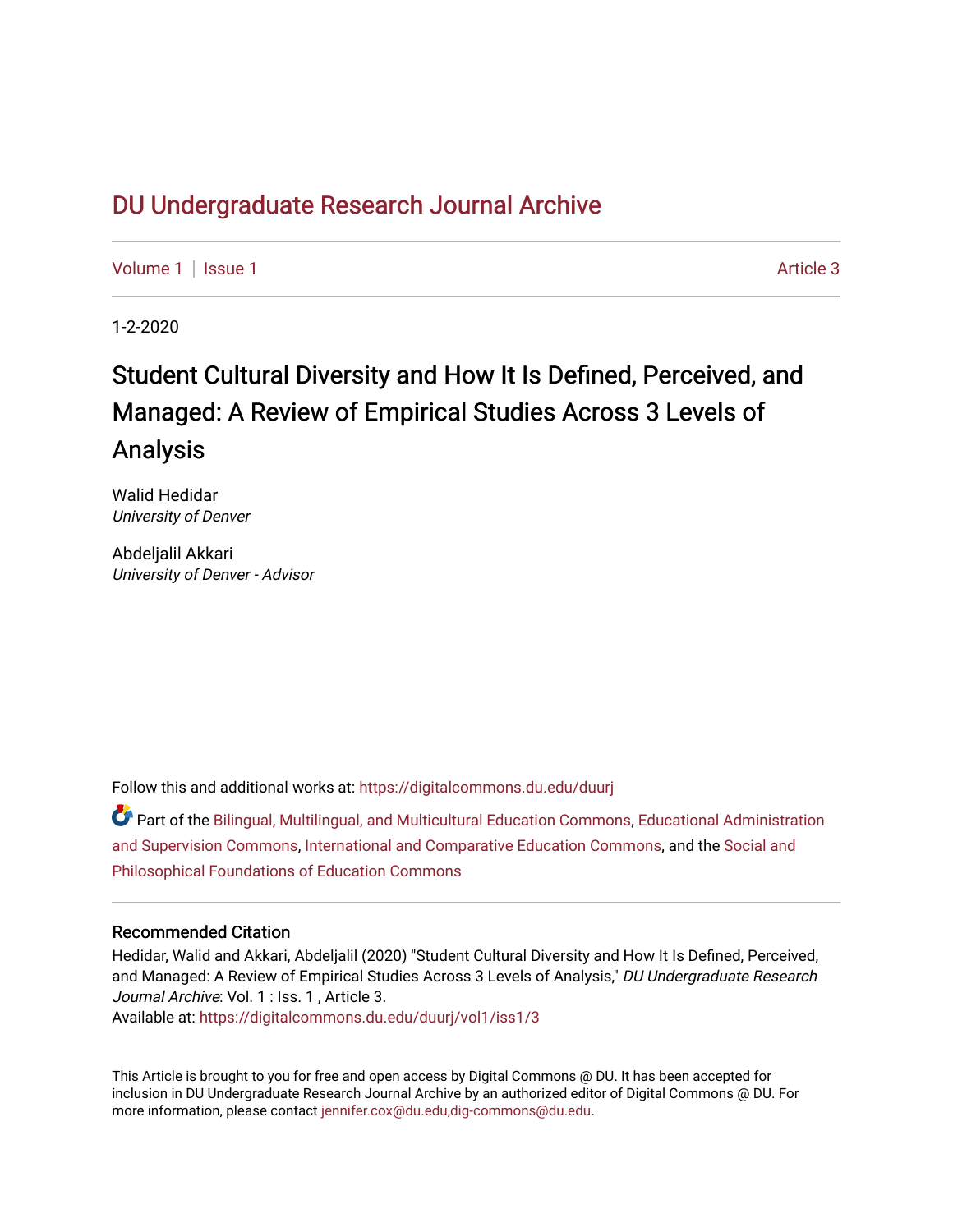# Student Cultural Diversity and How It Is Defined, Perceived, and Managed: A Review of Empirical Studies Across 3 Levels of Analysis

# Abstract

Education systems across the world are not only experiencing cultural diversification differently, but are also engaging with it using differing terms, concepts, and practices. Thus, understanding the varying dynamics underlying this global phenomenon of educational diversification is necessary. Through analyzing a group of 35 published empirical studies, this review reveals the key themes that guide how education systems across the world define, perceive, and manage student cultural diversity as it relates to students, teachers, and the curricula.

# Keywords

Student, Culture, Diversity, Perceptions, Management

# Publication Statement

Copyright held by the author. User is responsible for all copyright compliance.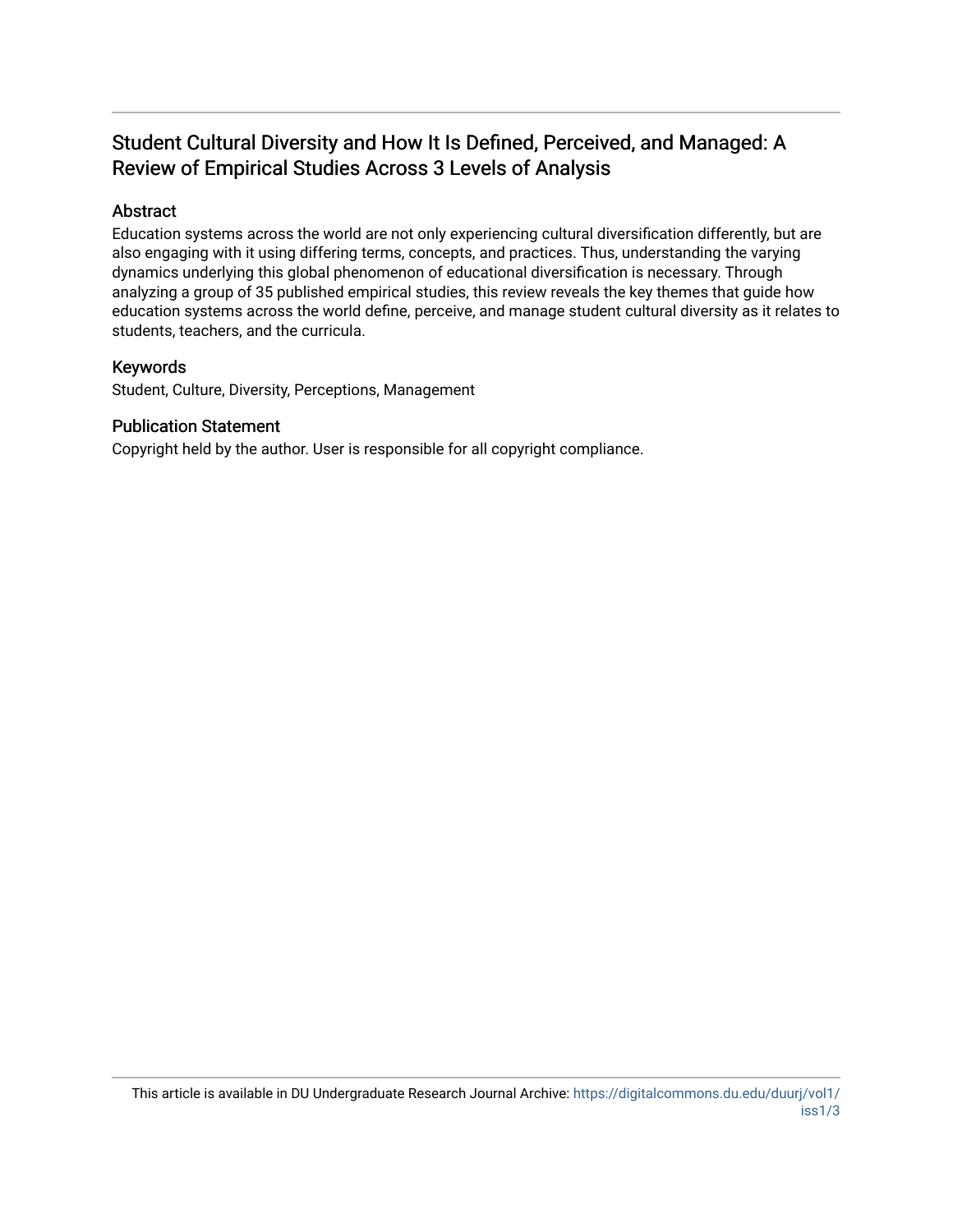# **Student cultural diversity and how it is defined, perceived, and managed: A review of empirical studies across 3 levels of analysis**

#### Walid Hedidar<sup>1</sup>, Abdeljalil Akkari<sup>2</sup>

1Student Contributor, University of Denver

2Advisor, Director of the Department of Education and Professor of International Dimensions of Education, University of Geneva

#### **Abstract**

Education systems across the world are not only experiencing cultural diversification differently, but are also engaging with it using differing terms, concepts, and practices. Thus, understanding the varying dynamics underlying this global phenomenon of educational diversification is necessary. Through analyzing a group of 35 published empirical studies, this review reveals the key themes that guide how education systems across the world define, perceive, and manage student cultural diversity as it relates to students, teachers, and the curricula.

**Keywords:** student – culture – diversity – perceptions – management

# **1 INTRODUCTION**

Education systems across the world are becoming increasingly more diversified. Channels of immigration, globalization, and internationalization have made it possible for people to move around, for cultures to collide, and for countries to open up to one another. Curricula, teachers, and students are no exception to this global movement toward cultural diversification<sup>1</sup>, which generated varying reactions and outcomes. Some see it as a valuable step toward a more interconnected world and others view it as a destabilizing phenomenon of existing societal and educational norms and traditions. Additionally, while culturally homogeneous classrooms might experience this diversification through the lens of globalization, culturally heterogeneous classrooms might experience it due to patterns of immigration<sup>2</sup>. Education systems across the world not only experience cultural diversification differently, but also engage with it using differing terms, concepts, and practices. Thus, understanding the varying dynamics underlying this global phenomenon of educational diversification is necessary. This review stems from a lack of comparative research in this area<sup>3</sup> and focuses particularly on student cultural diversity—a construct that refers to cultural diversity as it relates to students. Through analyzing a pool of published empirical studies, this paper informs researchers in the field of comparative education of the key themes that guide how education systems across the world de-

fine, perceive, and manage student cultural diversity as it relates to students, teachers, and the curricula.

## **2 METHODS**

#### **2.1 Research Purpose and Focus**

The purpose of this study is to explore key themes and patterns regarding how student cultural diversity in different classrooms around the world is defined, conceptualized, and handled. Through a qualitative review of multiple peer- reviewed, empirical studies in English and French on student cultural diversity and within 3 levels of analysis (student, teacher, and the curriculum), the following questions will be answered:

- 1. How is student cultural diversity defined and conceptualized in the empirical studies analyzed?
- 2. What are the characteristics of the interactions between student cultural diversity and each the following: students, teachers, and the curriculum?
- 3. What methodologies are used or suggested to manage these interactions?
- 4. How do the findings on each of the latter questions vary according to the regional and linguistic diversity of the reviewed sample?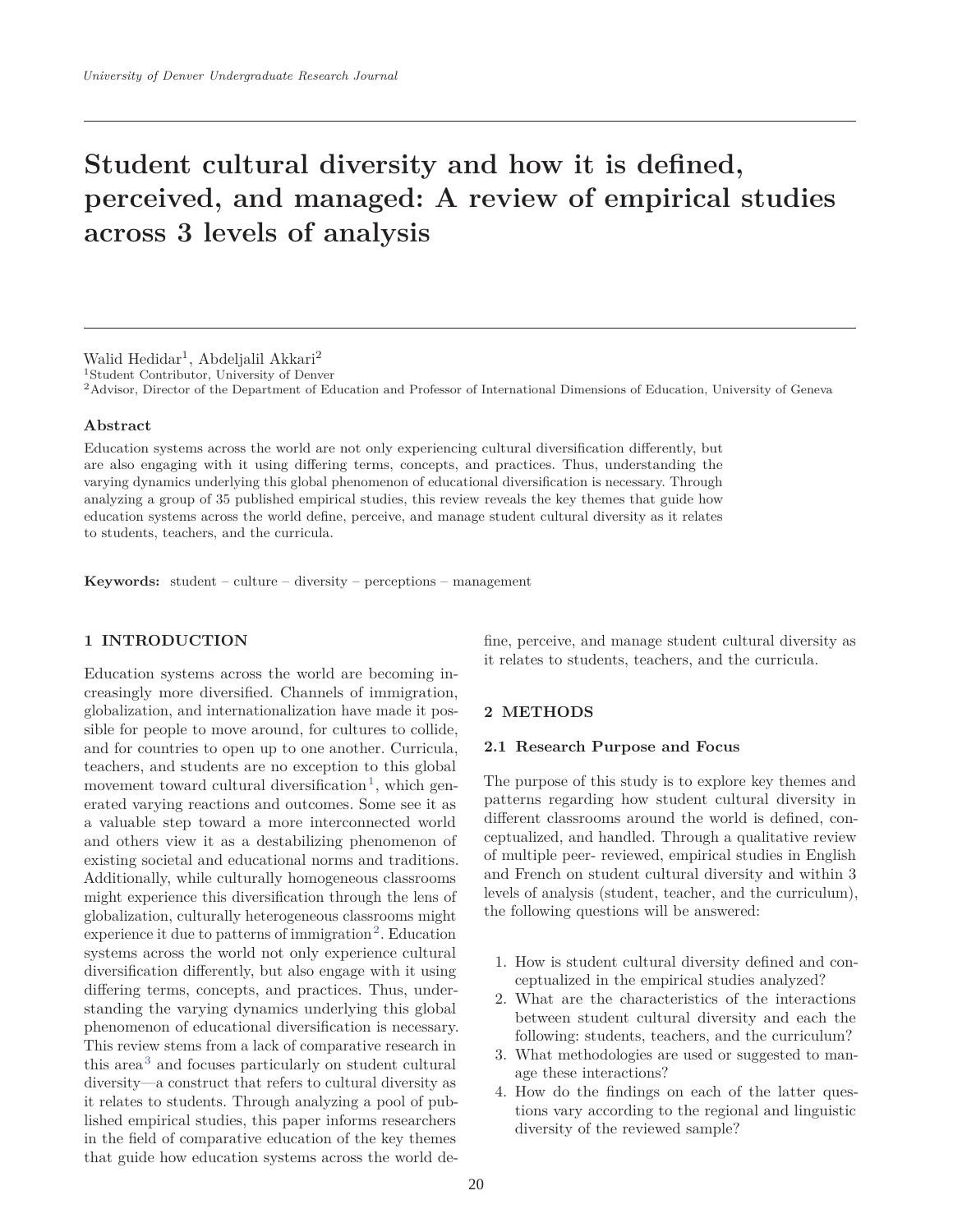| Level of Analysis | Keywords for studies in English           | Keywords for studies in French                                                   |
|-------------------|-------------------------------------------|----------------------------------------------------------------------------------|
| 1. Teachers       | Culture, Diversity, Teacher, Education    | Culture, Diversité, Enseignant, Education                                        |
|                   | Culture, Diversity, Professor, Education  | Culture, Diversité, Professeur, Éducation                                        |
| 2. Students       | Culture, Diversity, Student, Education    | Culture, Diversité, Élève, Éducation<br>Culture, Étudiant, Enseignant, Éducation |
| 3. Curriculum     | Culture, Diversity, Curriculum, Education | Culture, Diversité, Curriculum, Éducation                                        |

**Table 1** Keyword combinations in English and French.

# **2.2 Data Collection**

The data collection process relied on the Google Scholar database and only took into consideration peer-reviewed empirical studies on student cultural diversity published since 2015. The selection of this specific period of time was meant to make the study up to date with the most recent findings pertaining to student cultural diversity in the classroom. Focusing often on studies with empirical data helped keep the final sample manageable in quantity and reflective in quality of the realities on the field when it comes to understanding how student cultural diversity is defined and managed across the 3 levels of analysis. In addition to studies published in English, studies in French were taken into consideration because of the researchers' fluency in both languages.The keyword combinations used during the search phase for empirical studies on Google Scholar are illustrated in Table 1. The words used for the search were "Culture", "Diversity", and "Education" along with key words associated with each of the levels of analysis such as: "Teacher", "Professor", "Student", and "Curriculum." The data selection following the search for articles happened in 3 steps:

- 1. Overall selection of peer-reviewed articles that are relevant to the topic and each level of analysis (192 articles retained)
- 2. Selection of relevant articles with empirical data only (61 articles retained)
- 3. Final selection of articles that use empirical data that are pertinent to the topic and each level of analysis (35 articles retained)

This data selection process resulted in a final sample of 35 peer-reviewed, empirical studies covering 7 regions and 16 countries. It is important to highlight that the regional variable was not controlled for in the search; it emerged independently and was further amplified by targeting empirical studies in two different languages. This variable will, however, be accounted for in the analysis portion of this paper.

Table 2 summarizes the distribution of the studies, which make up the final sample, by region, country, and language. The majority of the studies reviewed pertain to the region of North America. The rest of the studies are distributed amongst the following regions: Africa, Asia-Pacific, Europe, Latin America and the Caribbean, Middle East, and Oceania. Two studies are cross-national and involve more than one country. The distribution of the studies between French and English is fairly equal.

# **2.3 Data Analysis**

Using Dedoose, a qualitative coding and analysis software, the articles in the final sample were divided by corresponding level of analysis, language, and region. The first step of the analysis of the articles in the final sample was deductive and thematic. It targeted the following indicators:

- 1. Words associated with how each article defines and conceptualizes student cultural diversity
- 2. Themes characterizing the interaction of student cultural diversity with each of the 3 levels of analysis: students, teachers, and curriculum
- 3. Methodologies used or recommended to manage the latter interactions

The second step of the analysis was interested in the emergent themes' variations across language, country/region, and level of analysis, leading to the identification of several patterns across the variables of the study.

# **2.4 Limitations**

This review has several limitations that emerge from the small size of the sample. To keep this study manageable, it was necessary to limit the analysis to a small number of articles, which only allowed for the representation of a limited number of studies on student cultural diversity. Additionally, the researcher's bias was partially involved in the selection of the final sample of articles, mainly to ensure its relevance to the levels of analysis and the research questions. Even though the analysis expands beyond studies written in English, a major part of the final sample includes studies from Western countries, with more than 50% of the reviewed articles pertaining solely to Canada and the U.S. To minimize the effect of such an imbalanced proportionality on the regional analysis, only general themes and tendencies pertaining to student cultural diversity were examined.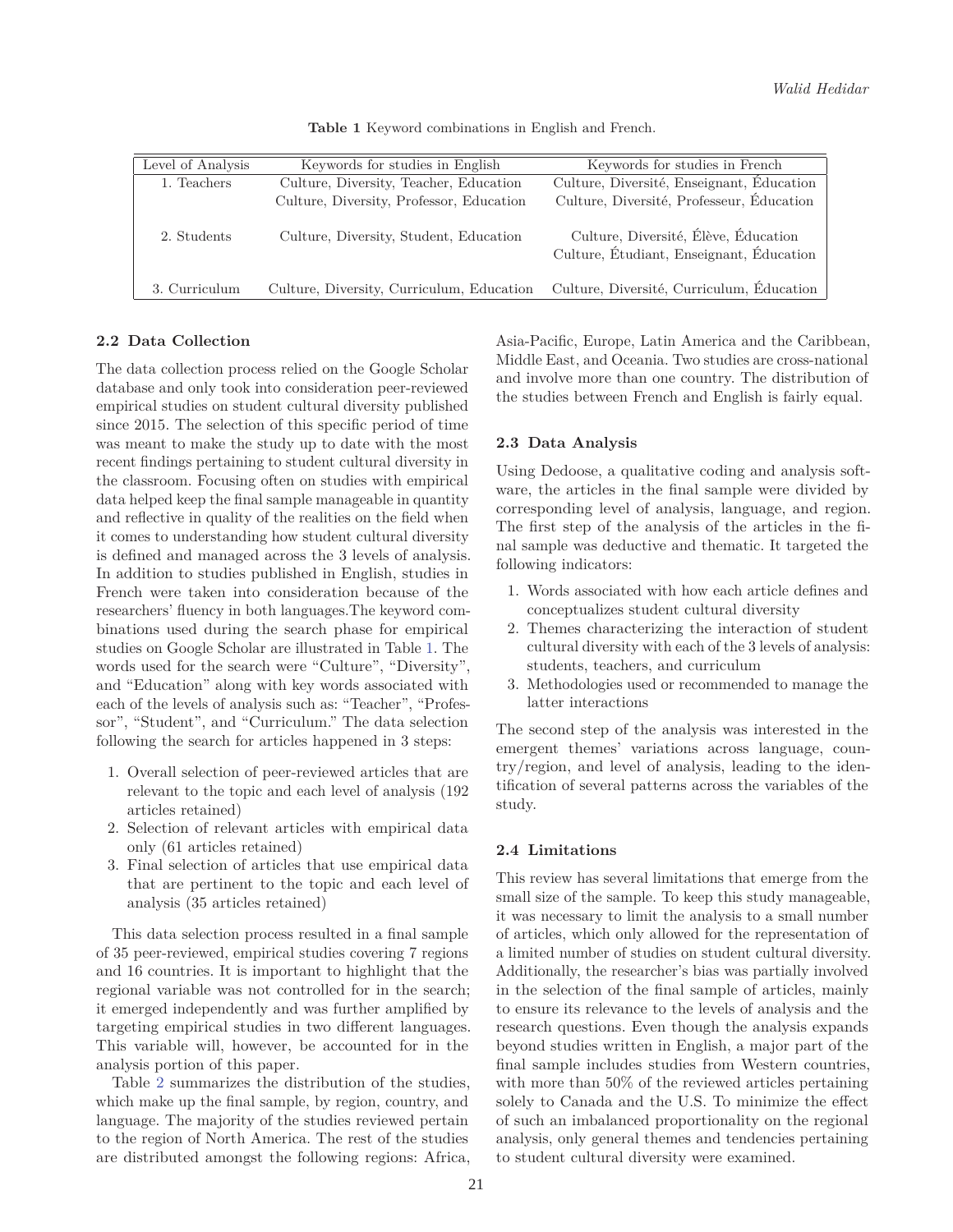*Student cultural diversity and how it is defined, perceived, and managed*

| Region/Country                  | Number of Studies in English       | Number of Studies in French        |
|---------------------------------|------------------------------------|------------------------------------|
| Africa                          | 1 South Africa                     |                                    |
| Asia Pacific                    | 1 Korean, 1 China                  | 1 Thailand                         |
| Europe                          | 1 UK, 1 Belgium, 1 The Netherlands | 2 France, 1 Switzerland, 1 Ireland |
| Latin America and the Caribbean | -                                  | 1 Colombia, 1 Dominica             |
| Middle East                     |                                    | 1 Lebanon                          |
| North America                   | 7 USA                              | 11 Canada                          |
| Oceania                         | 1 New Zealand                      |                                    |
| Cross-National                  |                                    |                                    |

**Table 2** Distribution of the reviewed studies by region, country, and language.

#### **3 RESULTS AND DISCUSSION**

### **3.1 Defining and conceptualizing student cultural diversity**

This portion of the analysis includes all of the articles in the final sample and looks for terminologies and concepts used to describe, define, and/or refer to student cultural diversity

*Regional Patterns* Diversity is associated in the majority of the regions to the idea of heterogeneity<sup>4;5</sup> or difference <sup>6</sup>. Cultural diversity, particularly, is linked to visible and distinctive characteristics, which can be generally classified as exogenous to the mainstream definition of culture.

Linguistic difference is one of these characteristics and constitutes the main focus of 9 studies in the final sample. While in Europe, specifically in France, there exists a huge focus on allophone students and the place of multilingualism<sup> $6$ </sup> in the education system, in Canada, more focus is placed on the representation and protection of French-speaking minority students<sup>7;8;9</sup> in the Anglophone parts of the country. In Latin America and the Caribbean, students' native tongues and proficiency in foreign languages, like English, constitute a big part of what is considered as student cultural diversity—particularly in the educational context of a country like Colombia<sup>2</sup>. In the U.S., linguistic diversity is just one of many other factors used to define cultural diversity amongst students<sup>10</sup>.

Nationality and origin are concepts that are heavily present in studies from Asia Pacific, Europe, and North America. The status of culturally-diverse students in those regions is often given to students who are either non-nationals or whose origins lie outside of the country in question. However, in Europe and North America, unlike Asia Pacific, nationality is always accompanied by the concept of immigration, which is used both as an indicator and as a precursor of student cultural diversity  $(11,12,13)$ . This difference in terminology could be explained by the difference in the migration patterns that exist in these regions and in the ways in which their classrooms have come to culturally diversify. In Europe and North America, the focus on immigration

puts student cultural diversity within the dichotomy of the majority-minority. Students from culturally-diverse backgrounds are often referred to as the "minority"<sup>11;14</sup> and in some more politically charged contexts as the " $other$ "<sup>4</sup>.

Indigeneity is also incorporated in the definition of student cultural diversity—notably in Canada, the U.S., and New Zealand. In these countries, there is a close tie between a student's culture and a student's identity that is not easily seen in other regions such as Europe or Asia Pacific 15;16;17. In Canada, the term ethno-cultural diversity<sup>17</sup> is heavily used, making ethnicity a key factor in determining one's positionality vis-à-vis cultural diversity.

Finally, the use of the term intercultural education 7;8;18;12;13 to qualify the presence of cultural diversity within the educational space is common amongst the majority of the studies reviewed. However, in studies pertaining to the U.S., the terms intercultural and multicultural education are often used interchangeably  $13$ . Finally, while cultural competence is identified as a key skill to navigate globalization<sup>18</sup> and internationalization<sup>12</sup>—respectively in Colombia and Korea—it is referenced in the U.S. as a tool to merely manage the country's internal cultural diversity<sup>13</sup>.

*Anglophone versus Francophone Studies* Apart from the regional differences outlined in the first part of this thematic analysis, there are differences that can be seen between studies in French and in English. In defining the social aspect of student cultural diversity, the notions of social justice, equality, and equity come up solely in Anglophone studies. These notions exist in the UK, South Africa, and especially in the U.S. where other terms such as: privilege, whiteness, race, and role modeling are associated with the definition of student cultural diversity<sup>19;20;21</sup>.

## **3.2 Management of Student Cultural Diversity**

After identifying the concepts attached to how student cultural diversity is defined across the sample's regions and countries, the rest of the paper will focus on how stu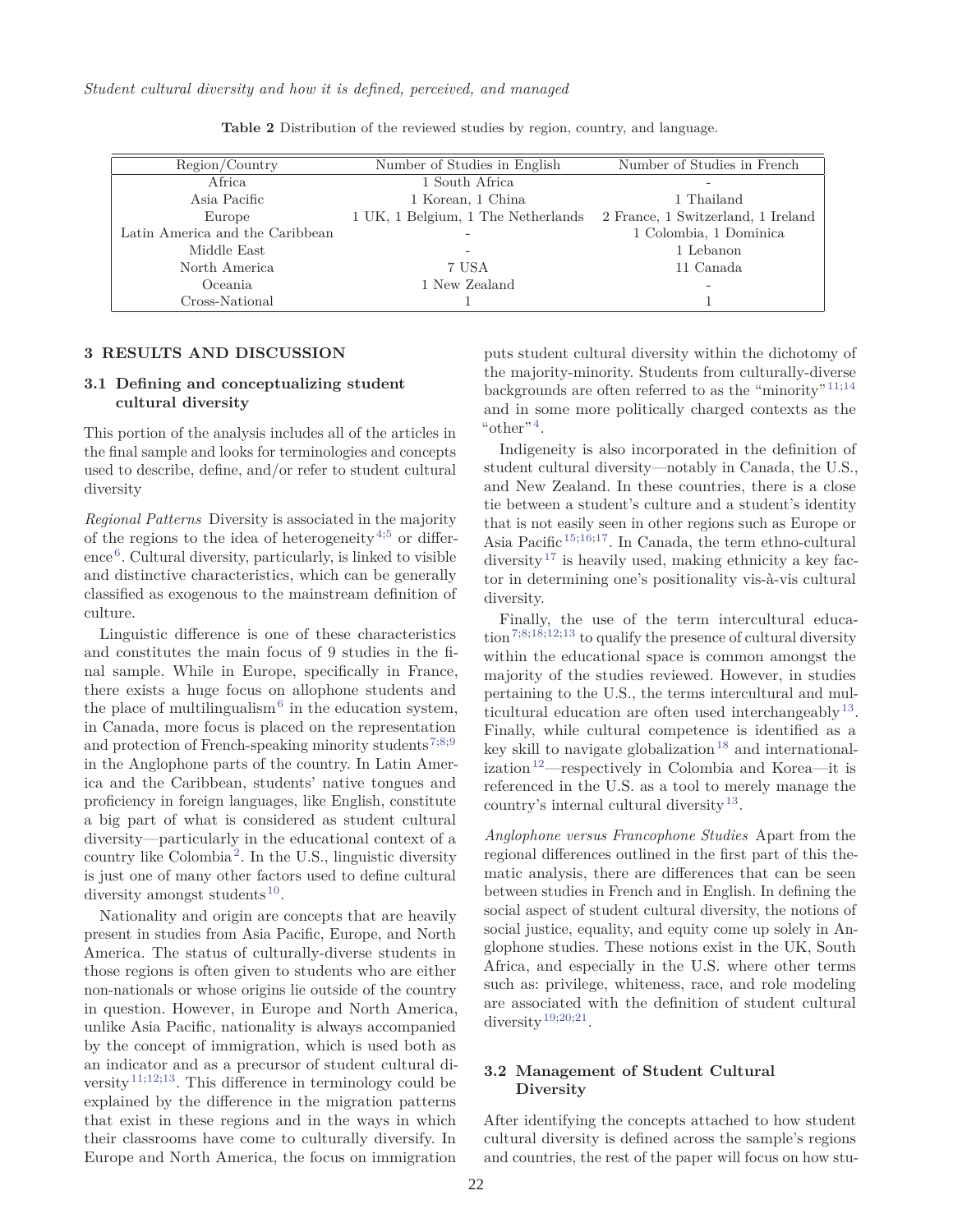dent cultural diversity interacts with students, teachers, and the curricula. It is important to note that, throughout this part of the analysis, references to "culturallydiverse" students designate students who exhibit the characteristics used by the studies to categorize them as such. These characteristics, as seen previously, differ from one country or region to another (in France, cultural diversity is attached solely to multilingualism, while in the U.S. it is often attached to ethnicity and nationality). Thus, for simplicity, students who belong to this category in the national or regional context in which they are analyzed will be qualified as "culturally-diverse" students.

### *3.2.1 At the student level of analysis*

This portion of the analysis is comprised of 11 studies from: North America (5 studies), Asia Pacific (3 studies), and Europe (3 studies). The focus is on how all students, in the studies reviewed, perceive and interact with student cultural diversity.

*Regional Patterns* In Europe and North America, students of culturally-diverse backgrounds find themselves victims of systematized stereotyping either about their anticipated academic achievement  $22;23;24$ , personal identities  $14;4;25$ , or cultural background  $22;14;4$ . These stereotypes originate from somewhat of an ethnocentric  $lens^{22;4}$  with which student cultural diversity is perceived in educational spaces, especially in France and Canada. In Grenier and Steinbach's study<sup>4</sup>, interviews with a group of Quebec-born high school students showcase how students from culturally diverse backgrounds are often seen as "violent", "criminal", and simply "incompatible with Canadian culture." This puts culturallydiverse students in the dilemma of integration versus assimilation vis-à-vis the majority's cultural background. Both concepts imply the transition of culturally-diverse individuals to becoming a part of the larger culture in which they exist. However, while integration allows for the conservation of the individual's own cultural identity, assimilation favors the complete and exclusive adoption of the majority's cultural identity. Even though opinions around whether culturally-diverse students should integrate or assimilate vary amongst the studies analyzed, there seems to be an agreement that the lack of either can cause low academic performance and stress amongst students all students.

In the U.S., university students from ethnic minorities are found to experience what Cokley et al.<sup>14</sup> call "minority status stress": a form of traumatic pressure caused by a lack of integration and which can lead to imposter syndrome and other mental health ramifications. In Canada, Grenier and Steinbach's<sup>4</sup> interviews showcase how Quebec- born students' desire to assimilate immigrant students causes increases in their levels of anxiety, hostility, and insensitivity toward difference and diversity. Cockey et al.'s "minority stress"  $14$  is also present—in studies concerned with international students in Asia Pacific, Europe, and the U.S.—in the form of "acculturative" or cultural adjustment stress<sup>26;27;12;23</sup>. All of these forms of mental health pressure create systems of physical, psychological<sup>4</sup>, residential<sup>26</sup>, and linguistic segregation  $23$  whereby students from culturally-diverse backgrounds are separated from the rest of the students. Despite the dominant negative characterization of student cultural diversity at this level of analysis, there are a few positive attitudes that advocate for establishing culturally inclusive education systems where student cultural diversity can be integrated and valued  $4,12,5$ . Finally, in Grenier and Steinbach's study<sup>4</sup>, Quebec-born students who see culturally-diverse students as individuals rather than representative entities of their countries of origin or of minority populations at large, tend to have a much more optimistic and positive attitude toward diversity and immigrant student integration.

*Suggested Methods* The following methods to manage student cultural diversity at the student level emerged: provision of psychological and learning support in the forms of motivation<sup>5</sup>, adjustment help<sup>23</sup>, and mental health<sup>14</sup> as well as better classroom management  $5$  and the use of intercultural teaching approaches<sup>22;12?</sup> . In Thailand, specifically, there is a focus on teacher training and teacher collaboration<sup>5</sup>. In the U.S., the focus is on community partnerships, which could be related to the country's incorporation of social justice in its definition of student cultural diversity<sup>14</sup>.

### *3.2.2 At the teacher level of analysis*

This part of the analysis is interested in understanding how teachers examine, interact with, impact, and get influenced by student cultural diversity. 18 studies were considered for this level of analysis, covering the following regions: Africa (1 study), Europe (4 studies), Latin America and the Caribbean (1 study), Middle East (1 study), Oceania (1 study), and North America (10 studies).

*Regional Patterns* Teachers' interactions with student cultural diversity is characterized mainly by hierarchy and selectivity: two recurring themes that are found in studies pertaining to North America and Europe<sup>6,28,21</sup>. In dealing with student cultural diversity, teachers tend to appreciate certain forms of difference in favor of others. In France, for example, while multilingualism in general in seen as a form of enrichment, multilingualism without proficiency in the French language makes teachers perceive this form of diversity negatively<sup>6</sup>. In the U.S., Canada, Lebanon, and the UK, hierarchy exists alongside the majority-minority dynamic. For many of the teachers from these regions, students that are categorized as "culturally-diverse" often need to adapt to the standards of the majority group<sup>20,29,10</sup>.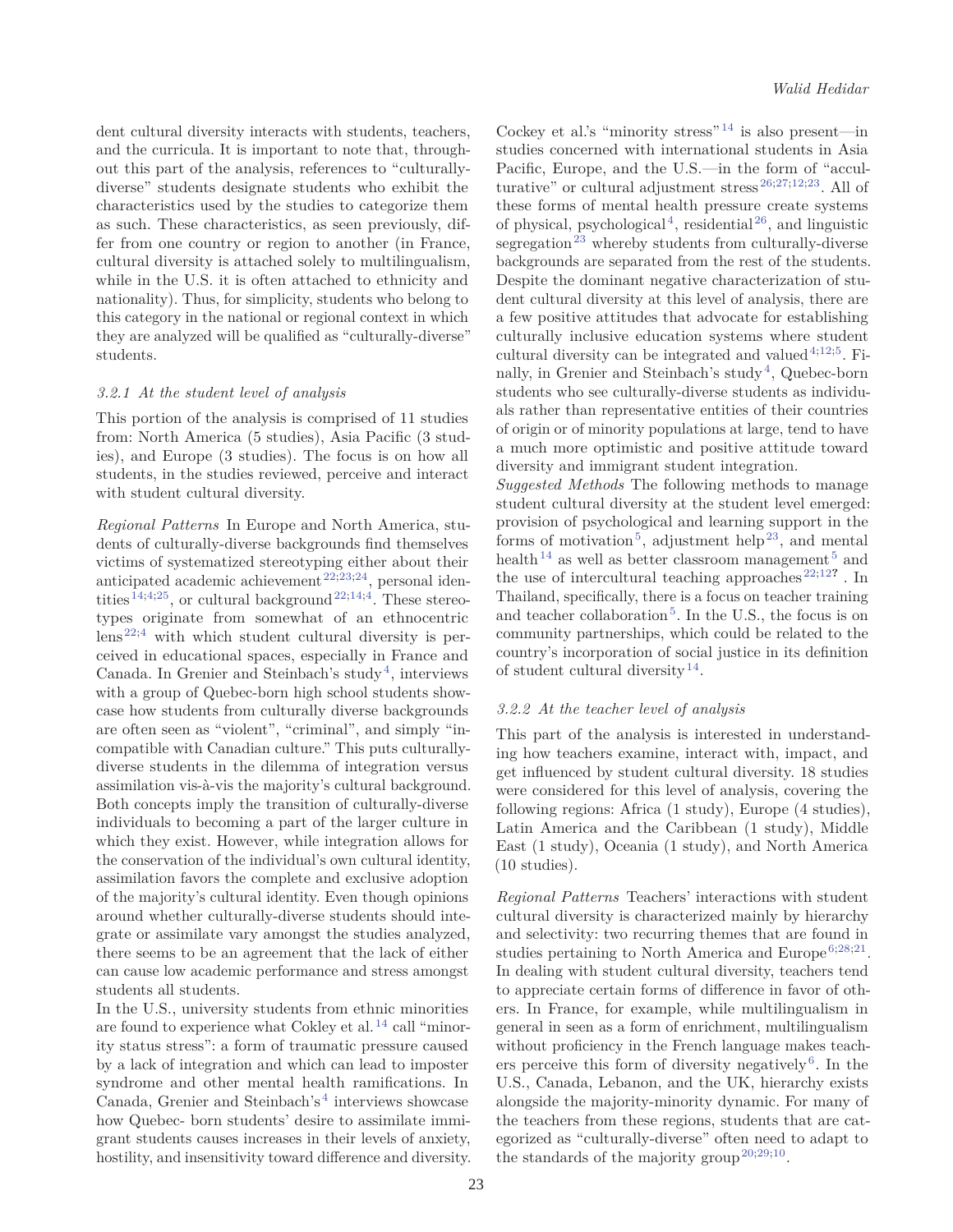Similar to what was discussed in the previous level of analysis, individual aspects of diversity tend to be much more valued and accepted than their social or communal aspects. In Bigot et al.'s study<sup>6</sup> concerning allophone students in France, the teachers interviewed were concerned about students' linguistic diversity only when it affected their ability to speak French, which is a key component of the national French identity.

The dilemma of integration-assimilation, also discussed in the previous level of analysis, is present at the teacher level of analysis in the form of the includeaccommodate dynamic. Teachers interviewed in studies in France, Canada, and Belgium were prone to accommodating student differences during their lessons in a spontaneous manner. However, they were either opposed to or simply uninterested in actively integrating student cultural diversity as part of their lesson planning  $11;6;7;8$ . Generally, these teachers are the same ones who also view diversity as a barrier to student success or who adopt a colorblind approach<sup>21</sup> to diversity, whereby they choose neither to see students' cultural or ethnic differences, nor to accommodate for them<sup>11;6;7;20;13;8</sup>. Teachers, who see diversity as an added value, try to include culturallydiverse perspectives in their lessons. However, they often find themselves unable to do so because of many factors such as: lack of resources, logistical issues, and lack of training—as seen in Benimass and Kamano's study<sup>7;8</sup> in Canada.

This disparity between intentions and results in dealing with student cultural diversity extends into a broader theme of discontinuity and imbalance. Gaudet and Richard's study<sup>28</sup> showcases how teachers, when found in a context of cultural diversity, feel a gap between their personal and academic identities, their cultural status (whether they are part of the cultural majority or minority groups), and their professional identities as teachers. This gap can often lead teachers to become unable to manage student cultural diversity, leading them to develop instead a sense of insecurity, insensitivity, and ambivalence toward it  $6;28$ .

The complexity of the relationship between student cultural diversity and teachers is recognized across all of the studies reviewed. There is also a strong emphasis on the constant development of teachers with regards to managing student cultural diversity<sup>30;10</sup>. Finally, teachers who come from culturally-diverse backgrounds in Canada find themselves at a similar position to students from culturally-diverse backgrounds. While interacting with their teacher colleagues, these teachers also experience bias, ethnocentrism, stereotyping, and lack of support  $31,32$ .

*Suggested methods* Most of the methods that teachers are using to manage student cultural diversity are characterized in the majority of the studies as old, outdated, or incompatible with the teachers' or students' reali-

ties 11;20. In France and Colombia, methods remain limited to playing multilingual games, teaching of culture through language, and establishing comparisons between the cultures of the majority and minority groups $6;18$ . While France does not incorporate the management of cultural diversity into teaching  $6$  the U.S. recognizes the importance of such incorporation<sup>13</sup>. Other countries are moving toward the use of differentiated pedagogy<sup>7;8</sup>, intercultural mediation<sup>33</sup>, multiculturalism<sup>11</sup>, and social psychology in managing students of culturally-diverse backgrounds $30$ .

The Anglophone countries focus a lot on the necessity of undergoing discomfort and inquiry in the teacher's journey of learning how to efficiently handle cultural diversity<sup>30;20;13</sup>. In Canada, teachers are encouraged to engage in a process of conscientization<sup>28</sup> vis-à-vis diversity, which is labeled in Lebanon as "ethnic and sociolinguistic awareness" 33.

### *3.2.3 At the curriculum level of analysis*

This last analysis is focused on understanding how student cultural diversity is portrayed and managed at the level of the curriculum. Two cross-regional studies and 6 studies conducted in the following regions: Europe (1 study), Latin America and the Caribbean (1 study), and North America (4 studies) are considered.

*Regional Patterns* The majority of the studies on curricula are centered around themes of indigeneity and globalization as they relate to student cultural diversity. Current curricula in many countries like Canada, New Zealand, and the U.S. have been characterized by the misrepresentation of students from culturally-diverse backgrounds, notably indigenous peoples, in favor of the "de-responsibilization" of the negative impacts of the "white colonizer" or the majority culture on the minority culture<sup>15;16;17</sup>. In Dominica, similar to the dynamics of hierarchy between the minority and majority groups seen at the student level of analysis, indigenous culture is portrayed in curricula as inferior to European culture <sup>34</sup>, which is leading to massive acculturation and loss of indigenous languages in favor of Western ones. This pattern of hierarchy is also true for countries that are affected by globalization and whose cultural diversity is reliant upon outside cultures. The debate of misrepresentation of culturally-diverse students extends to the curricula's distortion of the realities of gender relations in Taiwan and religious diversity within denominational schools in Canada<sup>15,35</sup>.

One of the methods that is suggested to intervene on student cultural diversity at the level of the curriculum is adding aspects of minority students' cultural identities into textbooks (e.g. in Belgium's Agirdag et al.<sup>11</sup>, Muslim names like "Muhammed" were added to textbooks). In countries with issues related to indigeneity, there is a continuous call for the better representation of the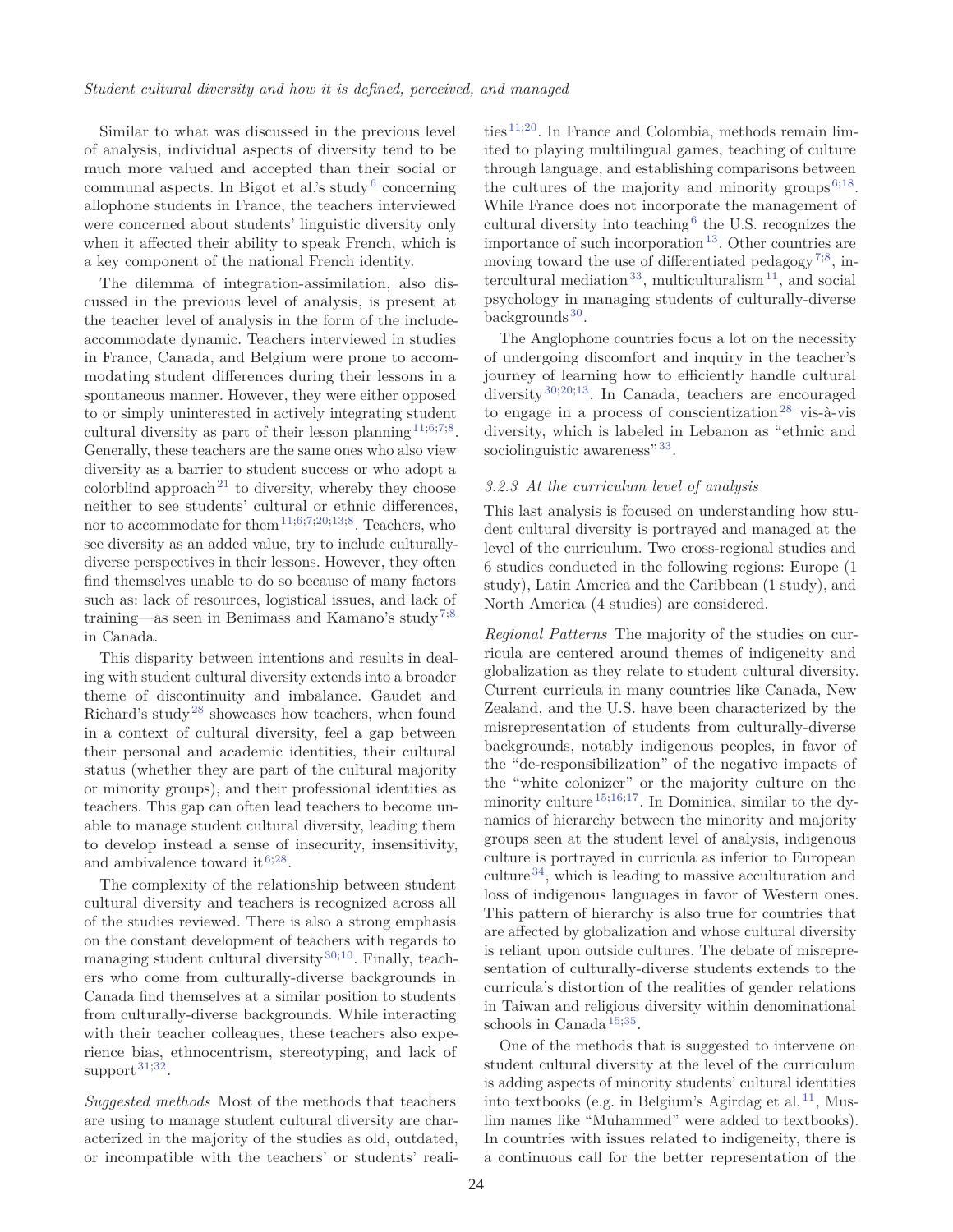realities of students who are part of indigenous cultural backgrounds within the curricula<sup>15</sup>.

# **4 CONCLUSION**

According to the review of the selected studies, student cultural diversity is often associated with visible heterogeneity and is attached to characteristics that do not always fit the mainstream definition of culture—like multilingualism in France. Phenomena such as migration, globalization, and internationalization have a big impact on how student cultural diversity is perceived and defined. This is seen through the dynamics of integration, assimilation, acculturation, and cultural adjustment that are overly present in how student cultural diversity is managed. In addition to that, the social, political, cultural, and historical backgrounds of countries and regions have an immense impact on how student cultural diversity is defined and managed across all of the levels of analysis. While in Anglophone studies social justice is associated with student cultural diversity, this concept is completely absent from Francophone studies. There are no other strictly apparent differences between Francophone and Anglophone studies at any of the three levels of analysis. The differences exist more on a national and regional basis. Table 3 (Annex i) and Table 4 (Annex ii) summarize the distribution of the key themes that emerged throughout the analysis of the 35 empirical studies.

At the student level of analysis, the majority of the representations of student cultural diversity are negative. The type of cultural diversity (language, origin, etc.) and how it is manifested (individually and/or socially) impact how other students and teachers view it and interact with it. As an example, studies on linguistic differences or internationalization within education have more positive perceptions of student cultural diversity. Studies involving ethnicity and immigration, however, showcase a much more politically-charged perspective on student cultural diversity. Unlike the student level of analysis, the relationship between teachers and student cultural diversity is much more nuanced and balanced between positive and negative perceptions. Teachers' own identities are shown to interfere with how they choose to respond to student cultural diversity. Despite these different attitudes, ensuring student success seems to be at the core of all the studies reviewed. Additionally, mental health concerns are a recurrent theme in characterizing the experience of teachers with managing student cultural diversity. At the curriculum level of analysis, student cultural diversity is closely tied to indigeneity and the misrepresentation of minority populations and their narratives due to the hegemony of the West and the legacies of colonialism. As for the current methodologies used to manage student cultural diversity, they are classified, in most cases, as outdated, superficial, and inefficient. Student support, student-teacher collaboration, teacher training, and differentiated pedagogy are some of the alternative methodologies suggested to better manage student cultural diversity. Overall, there is a call, across all studies, for educational stakeholders to establish intercultural, multicultural, or culturally inclusive education systems to manage student cultural diversity more effectively.

#### **REFERENCES**

- [1] Pretceille, M. A. La pdagogie interculturelle: entre multiculturalisme et universalisme. *Linguarum Arena: Revista de Estudos em Didática de Línguas da Universidade do Porto 2* **0**, 91–102 (2018).
- [2] Coronel, J. M. & Gómez-Hurtado, I. Nothing to do with me! Teachers' perceptions on cultural diversity in spanish secondary schools. *Teachers and Teaching* **21**, 400–420 (2015).
- [3] Schachner, M. K., Noack, P., Vijver, F. J. R. V. D. & Eckstein, K. Cultural diversity climate and psychological adjustment at school-equality and inclusion versus cultural pluralism. *Child Development* **87**, 1175–1191 (2016).
- [4] Grenier, N. & Steinbach, M. nous autres aussi on aimerait ça garder notre culture»: les attitudes des élèves d'origine québécoise envers les élèves issus de l'immigration. *McGill Journal of Education* **48**, 183–202 (2013).
- [5] Loise, J. Défis de l'enseignement universitaire dans un contexte multiculturel: une étude de cas en asie. *Revue internationale de pédagogie de l'enseignement supérieur* **33**, 33–42 (2017).
- [6] Kouame, J.-M., Maillard, N. & Bigot, V. Les enseignants face la diversité des répertoires langagiers et culturels des élèves: représentations en tension. *SHS Web of Conferences* **8** (2017).
- [7] Kamano, L. & Benimmas, A. La diversité ethnoculturelle et les enjeux de la pratique pédagogique à l'école francophone minoritaire du nouveaubrunswick. *Articles Minorités linguistiques et société* 19–39 (2017).
- [8] Kamano, L. & Benimmas, A. La diversité ethnocul-turelle et les enjeux de la pratique pédagogiqueà l'école francophone minoritaire du nouveau-brunswick. *rticles Minorités linguistiques et so-ciété* 19–39 (2017).
- [9] Benimmas, A., Kam & , F. A. A. Recours à la mte pour une étude du vécu professionnel du personnel enseignant en lien avec la diversité ethnoculturelle à l'école francophone en milieu minoritaire. *Minorités linguistiques et société/Linguistic Minorities and Society* **7**, 142–169 (2016).
- [10] Nelson, S. W. & Guerra, P. L. Educator beliefs and cultural knowledge. *Educational Administration*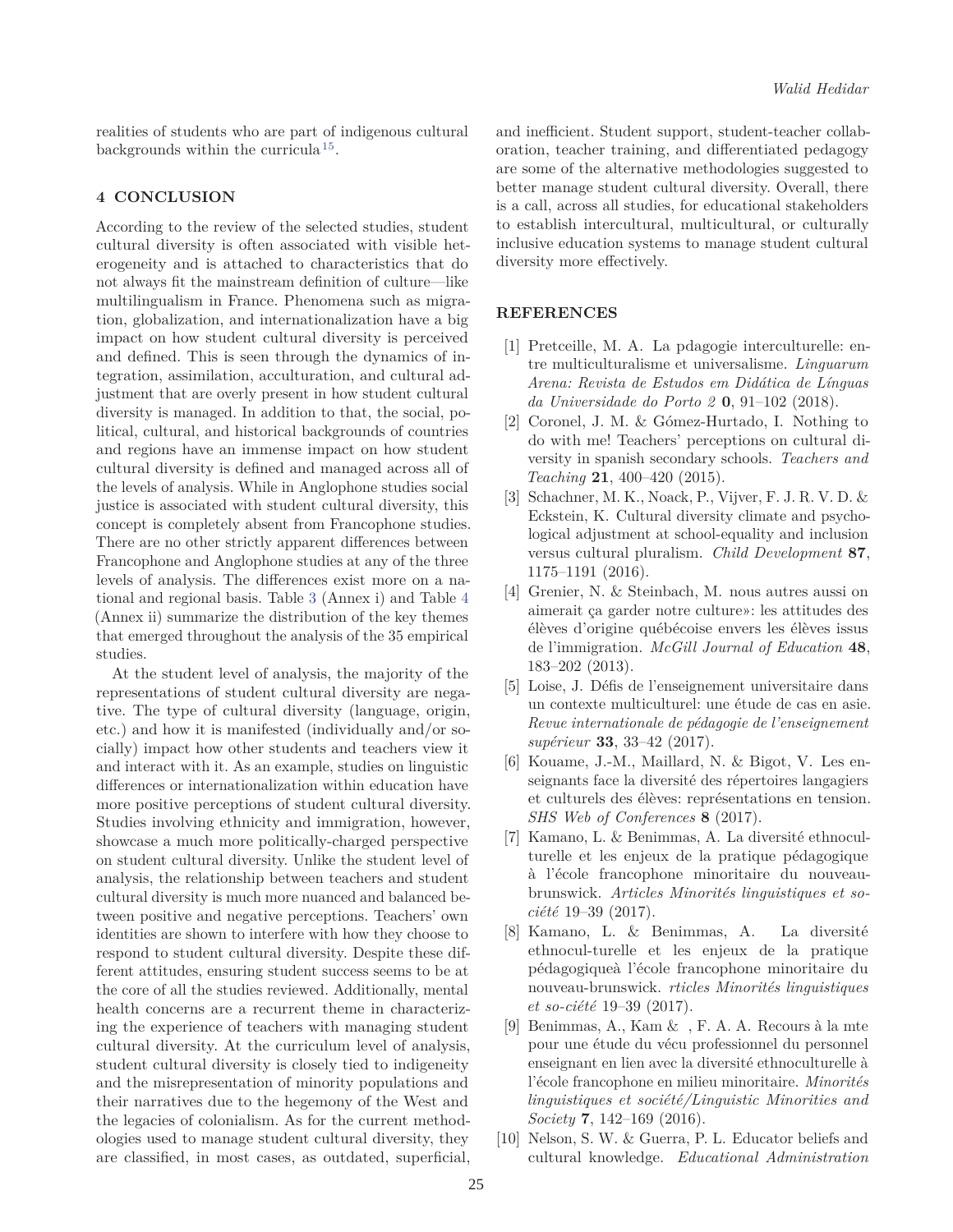*Quarterly* **50**, 67–95 (2014).

- [11] Agirdag, O., Merry, M. S. & Houtte, M. V. Teachers' understanding of multicultural education and the correlates of multicultural content integration in flanders. *Education and Urban Society* **48**, 556–582 (2016).
- [12] Jon, J.-E. Realizing internationalization at home in korean higher education. *Journal of Studies in International Education* **17**, 455–470 (2013).
- [13] Yang, Y. & Montgomery, D. Gaps or bridges in multicultural teacher education: A q study of attitudes toward student diversity. *Teaching and Teacher Education* **30**, 27–37 (2013).
- [14] Cokley, K., Mcclain, S., Enciso, A. & Martinez, M. An examination of the impact of minority status stress and impostor feelings on the mental health of diverse ethnic minority college students. *Journal of Multicultural Counseling and Development* **41**, 82–95 (2013).
- [15] Kidman, J., Yen, C.-F. & Abrams, E. Erratum to: Indigenous students' experiences of the hidden curriculum in science education: A cross-national study in New Zealand and Taiwan. *International Journal of Science and Mathematics Education* **11**, 267–267 (2013).
- [16] Fryberg, S. A., Covarrubias, R. & Burack, J. A. Cultural models of education and academic performance for Native American and European American students. *School Psychology International* **34**, 439–452 (2013).
- [17] St-Pierre, J. Les représentations des autochtones dans les manuels scolaires et le respect de la convention relative aux droits de l'enfant. *Canadian Journal of Childrens Rights / Revue canadienne des droits des enfants* **3**, 100–123 (2016).
- [18] Gómez, F. A. A. Culture et formation des futures enseignants des langues : le cas dun programme de licence dans une université publique en Colombie. *Lenguaje* **42**, 363–387 (2014).
- [19] Teise, K. & Alexander, G. Perceptions of teacher education students at a South African university on the relationship between culture and education: implications for social justice. *Koers - Bulletin for Christian Scholarship* **82** (2017).
- [20] Boylan, M. & Woolsey, I. Teacher education for social justice: Mapping identity spaces. *Teaching and Teacher Education* **46**, 62–71 (2015).
- [21] Matias, C. E. & Zembylas, M. When saying you care is not really caring: emotions of disgust, whiteness ideology, and teacher education. *Critical Studies in Education* **55**, 319–337 (2014).
- [22] Auger, N., Fleuret, C. & Sauvage, J. Étude des erreurs orthographiques en français langue seconde d'élèves issus de la communauté gitane roussillonnaise: une étude de cas. *Nouveaux cahiers de la*

*recherche en éducation* **19**, 118–133 (2016).

- [23] Rienties, B. & Tempelaar, D. The role of cultural dimensions of international and Dutch students on academic and social integration and academic performance in the netherlands. *International Journal of Intercultural Relations* **37**, 188–201 (2013).
- [24] Cerezo, A. & Chang, T. Latina/o achievement at predominantly white universities. *Journal of Hispanic Higher Education* **12**, 72–85 (2012).
- [25] Morrissette, J. D. & Charara, Y. Un portrait de la recherche sur l'intégration socioprofessionnelle des enseignants formés à l'étranger. *Centre d'intervention pédagogique en contexte de diversité* 1–21 (2014).
- [26] Bertram, D. M., Poulakis, M., Elsasser, B. S. & Kumar, E. Social support and acculturation in Chinese international students. *Journal of Multicultural Counseling and Development* **42**, 107–124 (2014).
- [27] González-Monteagudo, J. Transitions et transformations des étudiants internationaux en contextes de mobilité académique. *Pensée plurielle* **41**, 111 (2016).
- [28] Gaudet, J. d. & Richard, M. Comprendre le rôle de passeuse culturelle: La parole à des enseignantes d'écoles francophones au nouveau-brunswick. *Canadian Journal of Education / Revue Canadienne de l'éducation* **37**, 1–20.
- [29] Liboy, M.-G. & Mulatris, P. Enseignants non immigrants et enseignants immigrants : convergences et divergences autour de la relation entre école et familles immigrantes. *Alterstice Articles thématiques* **6**, 91–103 (2016).
- [30] Friesen, M. D. & Besley, S. C. Teacher identity development in the first year of teacher education: A developmental and social psychological perspective. *Teaching and Teacher Education* **36**, 23–32 (2013).
- [31] Jutras, F., Niyubahwe, A. & Mukamurera, J. L'expérience de transition professionnelle des enseignants de migration récente au québec. *Canadian Journal of Education /Revue Canadienne de l'éducation* **37**, 1–32 (2014).
- [32] Nelson, S. W. & Guerra, P. L. Educator beliefs and cultural knowledge. *Educational Administration Quarterly* **50**, 67–95 (2014).
- [33] Compain, D., Grappe, I. & Salamé, F. L'intégration des élèves syriens dans les écoles libanaises: trois témoignages. *Confluences Méditerranée* **92**, 157–170 (2015).
- [34] Cambrone-Lasnes, S. La diversité linguistique et culturelle à l'école primaire: quels enjeux pour les enseignants de La Dominique? *Contextes et didactiques* (2014).
- [35] Hirsch, S. L'articulation des identités plurielles à travers l'éducation: l'exemple de quatre écoles juives à montréal. *Eurostudia* **11**, 1–18 (2016).